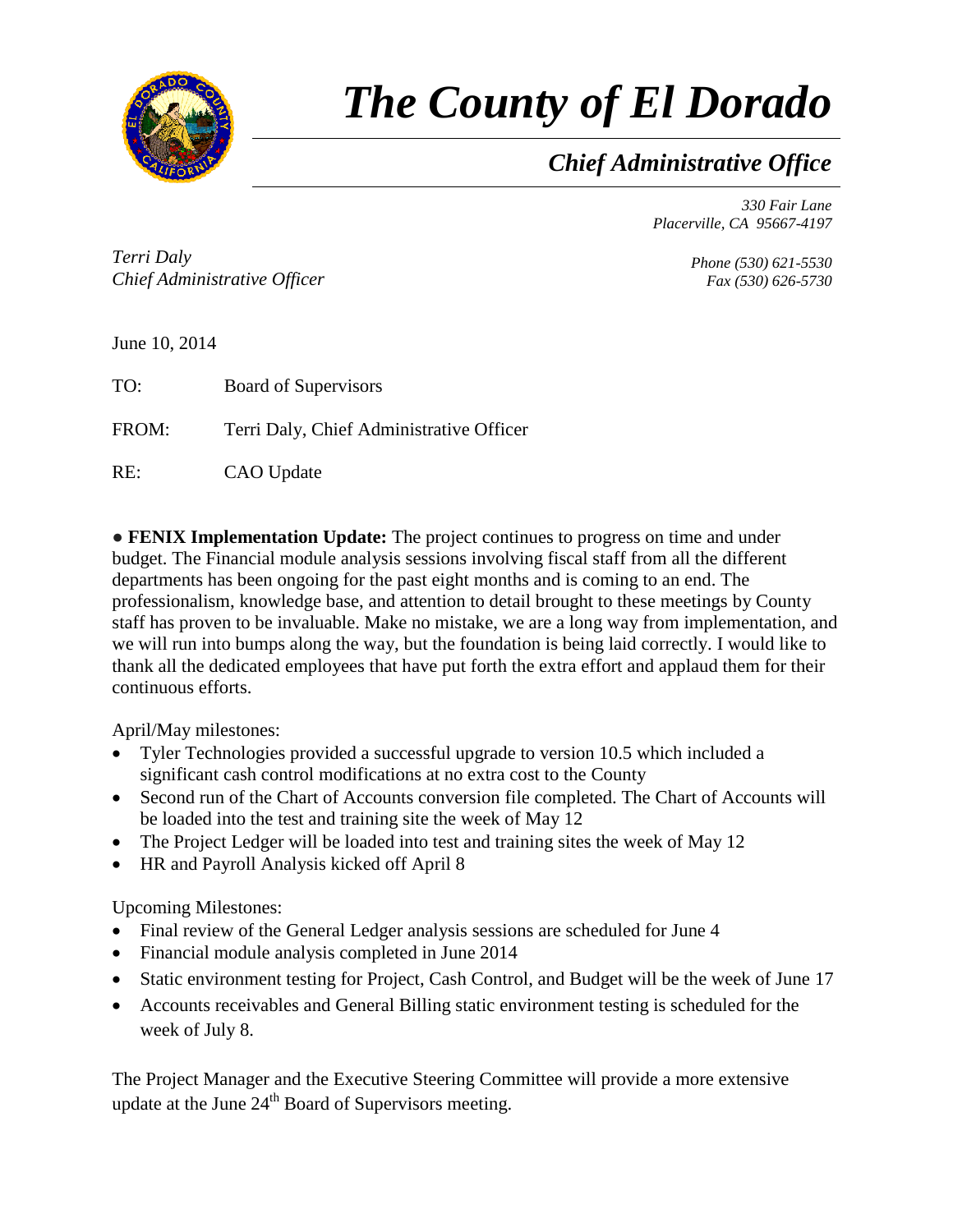● **Cultural Assessment Follow-up:** We have begun work on the Action Plan identified through our Cultural Assessment and approved at the May 13<sup>th</sup> Board of Supervisors meeting. We will bring back an update to the Board at the June 23<sup>rd</sup> Board workshop.

● **Superior Service:** Please join me in commending Melissa Fisher, an employee in the Recorder-Clerk's Office, for the positive feedback received from a client. I have attached the email.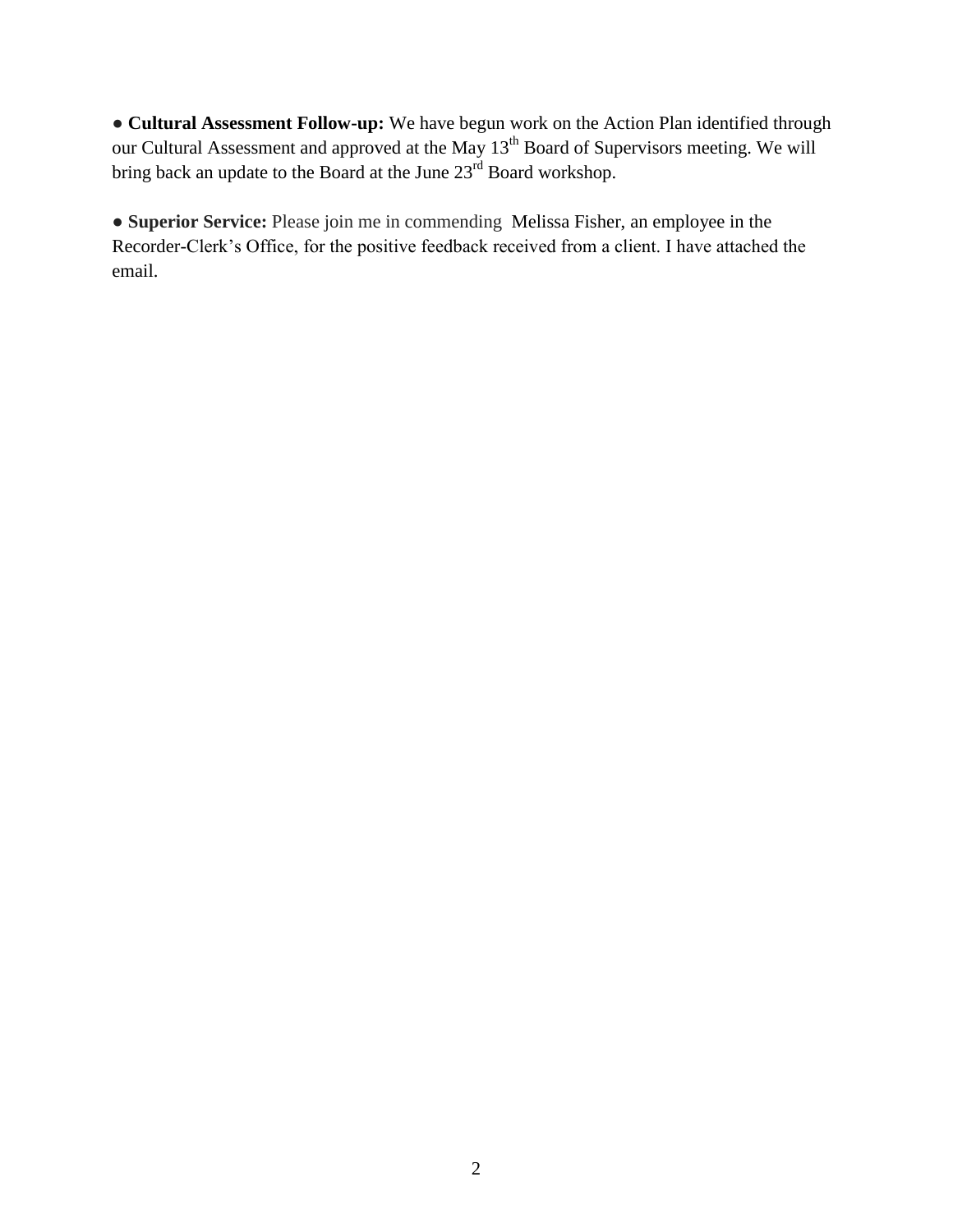

Kim Dawson <kim.dawson@edcgov.us>

1 message

**Theresa Daly** <theresa.daly@edcgov.us> To: Kim Dawson <kim.dawson@edcgov.us> Thu, Jun 12, 2014 at 3:17PM

Attachment for CAO Notes. THanks.<br>---------- Forwarded message ----------<br>From: William (Bill) Schultz chill so From: William (Bill) Schultz <bill.schultz@edcgov.us> Date: Fri, Jun 6, 2014 at 1:55 PM Subject: Fwd: Melissa Fisher To: Jane Kohlstedt <jane.kohlstedt@edcgov.us>, Cindy Gray <cindy.gray@edcgov.us> Cc: Theresa R Daly <theresa.daly@edcgov.us>, Creighton Avila <creighton.avila@edcgov.us>, Pamela Knorr <pamela. knorr@edcgov. us>

**Though you might all be interested in an outstanding effort from the Recorder's office. Actually, I do get these more often than most would think, of course I appreciate the effort when the public takes the time to commend employees for outstanding efforts to help them ..... bill** 

--Forwarded message-- From: **Finders, Aaron** <Aaron.Finders@pensco.com> Date: Fri, Jun 6, 2014 at 1:47 PM Subject: Melissa Fisher To: "recorderclerk@edcgov. us" <recorderclerk@edcgov. us>

Mr. Schultz,

I am writing to tell you how much I appreciate the friendly, superior service provided by Ms. Melissa Fisher. I'm currently working on a re-registration project where myself and two co-workers are submitting nearly 5,000 deeds and deeds of trust for recording this year. On a daily basis, I speak with staff members at various county offices around the country. It is a rare occurrence to speak with such a professional, helpful, and courteous person.

Respectfully,

## **Aaron Finders**

Financial Svcs Processor

PENSCO Trust Co